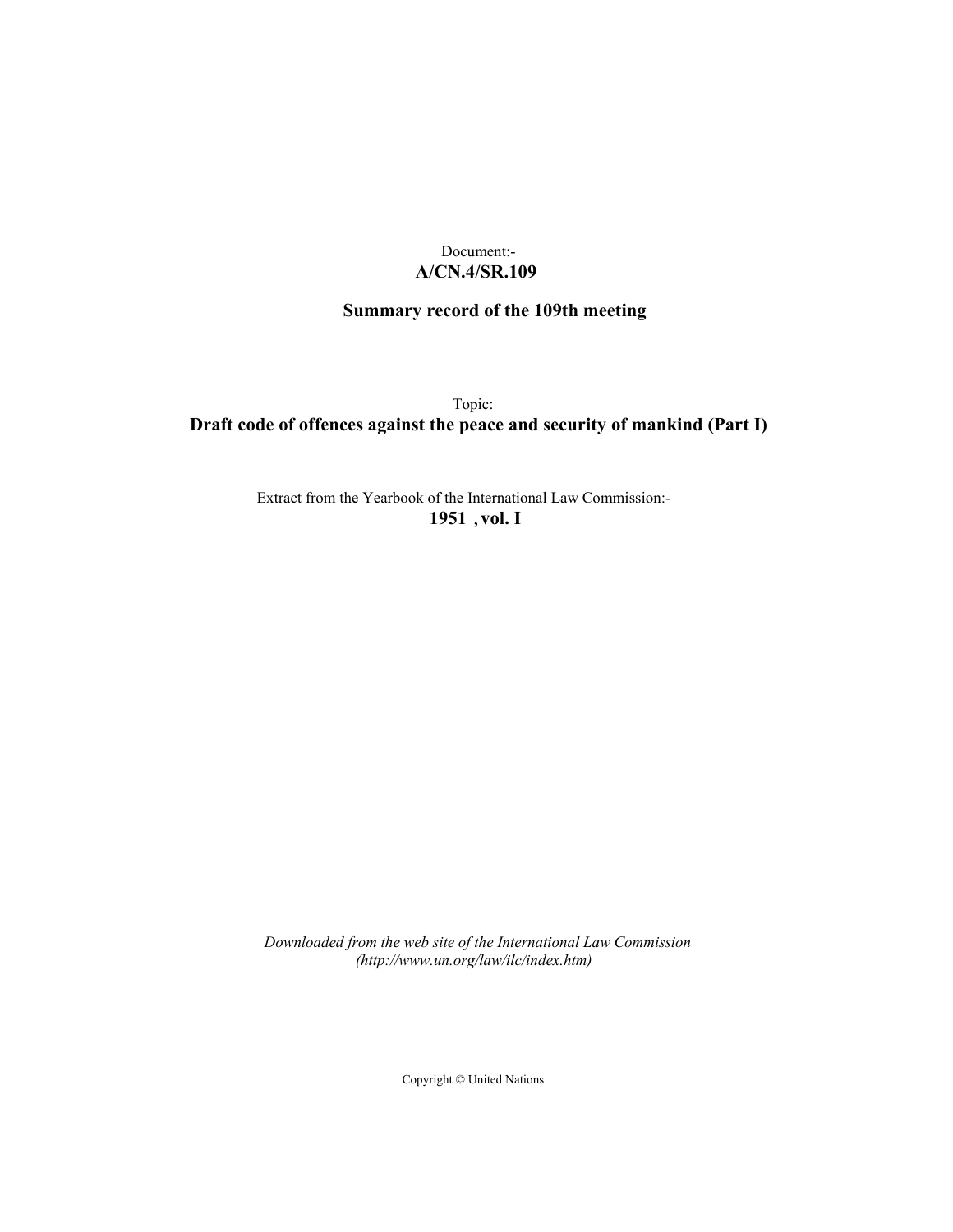*Page*

150. The CHAIRMAN pointed out that Mr. Hudson's proposal was acceptable in substance to the Commission; the only question was how, precisely, it should be worded.

151. Mr. CORDOVA said that the part of the general report which concerned aggression was ready and that he intended to circulate it to his colleagues for their information. He thought that if Mr. Scelle's proposal were discussed, the discussion should be provisional until such time as the relevant passages of the general report on aggression were known.

152. Mr. SCELLE said that he would much prefer the definition of aggression to follow that of annexation in the draft Code.

153. The CHAIRMAN thought that that would be somewhat illogical.

154. Mr. HUDSON proposed that article 2 begin as follows:

" 1. Any act of aggression, including the employment or threat of employment, by the authorities of a State, of armed force against another State for any purpose other than national or collective self-defence or in pursuance of a decision or recommendation by a competent organ of the United Nations."

155. Mr. SCELLE pointed out that Mr. Hudson's proposal was not a definition of aggression.

The meeting rose at 1 p.m.

## 109th MEETING

*Friday, 22 June 1951, at 9.45 a.m.*

#### **CONTENTS**

Preparation of a draft code of offences against the peace and security of mankind : report by Mr. Spiropoulos (item 2 *(a)* of the agenda) (A/CN.4/L.15, A/CN.4/L.19) *(continued)* Text of the draft code *(continued)* Article 2 (*continued*) . . . . . . . . . . . . . . . . 230<br>Paragraph (1) (*continued*) . . . . . . . . . . . . . . 230 Paragraph (1) (continued) . . . . . . . . . . . . . . 230<br>Paragraph (4) [5] (resumed from the 107th meeting) . . 236 Paragraph (4) [5] *(resumed from the 107th meeting) . .* 236 Paragraph (5) [6] *(resumed from the 107th meeting) . .* 236

## *Chairman:* Mr. James L. BRIERLY *Rapporteur:* Mr. Roberto CORDOVA

Paragraph (11) [12]  $\ldots$ , . . . . . . . . . . . . . .

#### *Present:*

*Members:* Mr. Ricardo J. ALFARO, Mr. Gilberto AMADO, Mr. J. P. A. FRANCOIS, Mr. Shuhsi Hsu, Mr. Manley O. HUDSON, Mr. Faris EL KHOURY, Mr. A. E. F. SANDSTRÖM, Mr. Georges SCELLE, Mr. Jean SPIROPOULOS, Mr. Jesús María YEPES.

*Secretariat:* Mr. Ivan KERNO, Assistant Secretary-General in charge of the Legal Department; Mr. Yuen-li LIANG, Director of the Division for the Development and Codification of International Law, and Secretary to the Commission.

**Preparation of a draft code of offences against the peace and security of mankind: report by Mr. Spiropoulos (item 2** (*a*) of the agenda)  $(A/CN.4/L.15, A/CN.4/L.19)$ *(continued)*

#### TEXT OF THE DRAFT CODE

### ARTICLE 2 *(continued)*

#### *Paragraph* (1) (continued)

1. The CHAIRMAN proposed that the Commission examine the two alternative amendments to article 2, paragraph 1, proposed by Mr. Hudson, which had just been distributed to members of the Commission. The first alternative called for the addition of the following paragraph to the comment on paragraph 1:

" The employment or threat of employment of armed force, as envisaged in this paragraph, is included in the general concept of ' acts of aggression ' as that term is used in Article 1, paragraph 1, of the Charter of the United Nations. That general concept also includes some of the acts described in other paragraphs of this article."

The second alternative called for the addition, at the beginning of paragraph 1, of the following words : " Any act of aggression, including ".<sup>1</sup>

2. Mr. HSU said that, although both proposals were very interesting, he himself preferred the first alternative. The second did not appear to meet the objections raised during the discussion at the previous meeting. The first alternative only expressed some of the ideas put forward by members of the Commission and he would prefer the idea of indirect aggression to be included also. He thought the first alternative entirely suitable for inclusion in a comment.

3. Mr. YEPES still favoured an independent definition of aggression. But the discussion the previous day had convinced him that it was preferable to include the definition of aggression in the code of offences against the peace and security of mankind. The question arose, however, whether that definition should be included in one of the articles of the code or in the comment on one of those articles.

4. He could not support the first alternative proposed by Mr. Hudson; to insert the definition of aggression in a comment would be to minimize the importance of the problem, which was considerable. Was not aggression the greatest offence against the peace and security of mankind and the common denominator of all the other offences to be defined in the code? That was why he considered that a special article should be devoted to its definition.

5. He found the second alternative preferable, but thought that the definition proposed by Mr. Scelle in his memorandum (A/CN.4/L.19) was acceptable. Nevertheless, he did not approve of the words " positive international law in force" and would prefer "international public peace ".

6. Mr. AMADO asked whether, if he accepted the

<sup>1</sup> See summary record of the 108th meeting, para. **154.**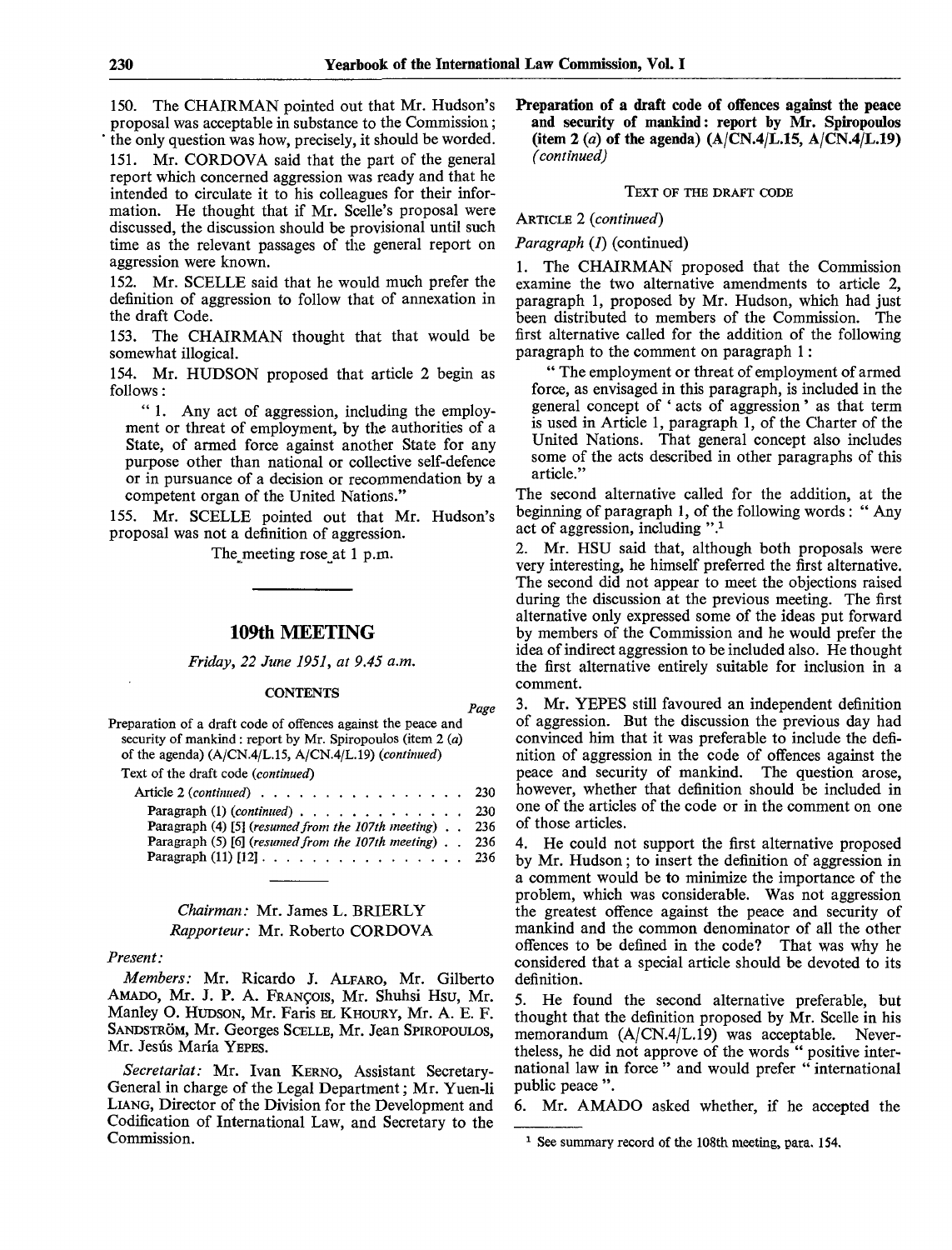formula proposed by Mr. Hudson, he would be rejecting that proposed by Mr. Scelle, or whether he could support both texts.

7. Mr. SANDSTRÖM asked whether Mr. Scelle proposed that the definition given in his memorandum be inserted as an article of the code.

8. Mr. SCELLE replied in the affirmative.

9. Mr. AMADO said that he did not fully understand the last phrase of the definition proposed by Mr. Scelle, in particular, the term " *ordre public* " (public peace). For all jurists who had specialized in criminal law or private international law, that term suggested the idea of a conflict of laws. Under existing systems, the public peace meant the external aspect of a country. If aggression were considered as an act designed to disturb the public peace, i.e., the *status quo,* it must be concluded that countries which had been brought against their will under the domination of a powerful neighbour would be committing aggression if they attempted to escape that domination, since they would be disturbing the public peace. Similarly, colonies which fought against the domination of a metropolitan country would also be disturbing the public peace.

10. Mr. EL KHOURY observed that the Commission was returning to the question of aggression and attempting to find a means of carrying out the task which the General Assembly had entrusted to it. Most of the members of the Commission had considered that it would be better not to enumerate offences against the peace and security of mankind, in view of the difficulty of doing so. But in an international criminal code it was essential to enumerate all the offences conceived to be punishable under international law.

11. All acts of aggression were punishable international crimes and should be included in the code. If it was desired that the code should cover all crimes under international law and be universally accepted, it was impossible not to include all forms of aggression. Hence it was necessary to work out a definition of aggression.

12. He referred to General Assembly resolution 378 B (V) on the question of aggression and emphasized its intimate connexion with the code under discussion and the formulation by the International Law Commission of the Niirnberg principles. He proposed that the following paragraph be added to article 1 of the code:

" They also represent the various forms in which acts of aggression may be committed."

13. He pointed out that some of the offences mentioned in the different paragraphs of article 2 also constituted acts of aggression. Mr. Hudson's second alternative, which read: " Any act of aggression, including," was consequently not suitable, since it gave the impression that only the first paragraph referred to acts of aggression, whereas the formula he himself proposed also referred to the acts of aggression dealt with in the other paragraphs. 14. Mr. SPIROPOULOS thought that it would be better first to study Mr. Scelle's definition, which went further than Mr. Hudson's proposal. If the Commission did not wish to adopt the former, it could then turn to the two alternatives proposed by Mr. Hudson.

15. Mr. YEPES thought that the Commission should first settle the question whether the definition of aggression was to be included as a paragraph of the code or in the commentary.

16. Mr. SCELLE, replying to a question by the CHAIR-MAN, again explained that he wished his definition to be included as a paragraph of the code.

17. Mr. ALFARO thought that Mr. Scelle's proposal and the two proposals submitted by Mr. Hudson could be considered simultaneously.

18. Mr. SCELLE pointed out that the second alternative proposed by Mr. Hudson was also intended for inclusion as a paragraph of the Code. He agreed with Mr. Hudson on that point, but would have some comments to make regarding that text. In his opinion the most important point was to insert the definition of aggression in the Code. He was prepared to amend his proposal in accordance with the suggestions of members of the Commission.

19. Mr. CORDOVA formally proposed that Mr. Scelle's proposal be considered first.

*It was so decided.*

20. Mr. ALFARO said that, with very slight amendment, the formula proposed by Mr. Scelle in his memorandum could provide a satisfactory solution of the problem under discussion. In his opinion Mr. Scelle had also been right in asking that his definition should be included as a separate paragraph of the code.

21. He pointed out that article 2 was divided into several paragraphs, some of which referred to various forms of aggression: paragraph 1 referred to the most usual form of aggression, paragraph 2 to the planning and preparation of aggression, paragraph 3 to incursion by armed bands, paragraph 4 to the fomenting of civil strife, paragraph 5 to terrorist activities, and paragraph 7 to annexation. All those acts constituted aggression, whereas strictly speaking, those referred to in the other paragraphs of article 2 did not.

22. Mr. Scelle wished to supplement article 2 by the definition of aggression he had proposed, namely, that aggression consisted of " any resort to force contrary to the provisions of the Charter of the United Nations, the purpose or effect of which is to modify the state of positive international law in force and to disturb public peace". In his (Mr. Alfaro's) opinion that definition differed from the formula adopted for article 2, paragraph 1, which referred to the employment or threat of employment of force, in particular, of armed force.

23. Various members of the Commission had pointed out that there might be aggression by forces which were not armed. Hence he believed that it would be better to retain the first paragraph of article 2 in its present form and add a paragraph based on Mr. Scelle's<sup>"</sup>text. The task entrusted to the Commission by the General Assembly would thus be accomplished, since the definition of aggression would be included in the code of offences against the peace and security of mankind.

24. Moreover, he considered that Mr. Hudson's formula did not contribute anything new to the definition of aggression.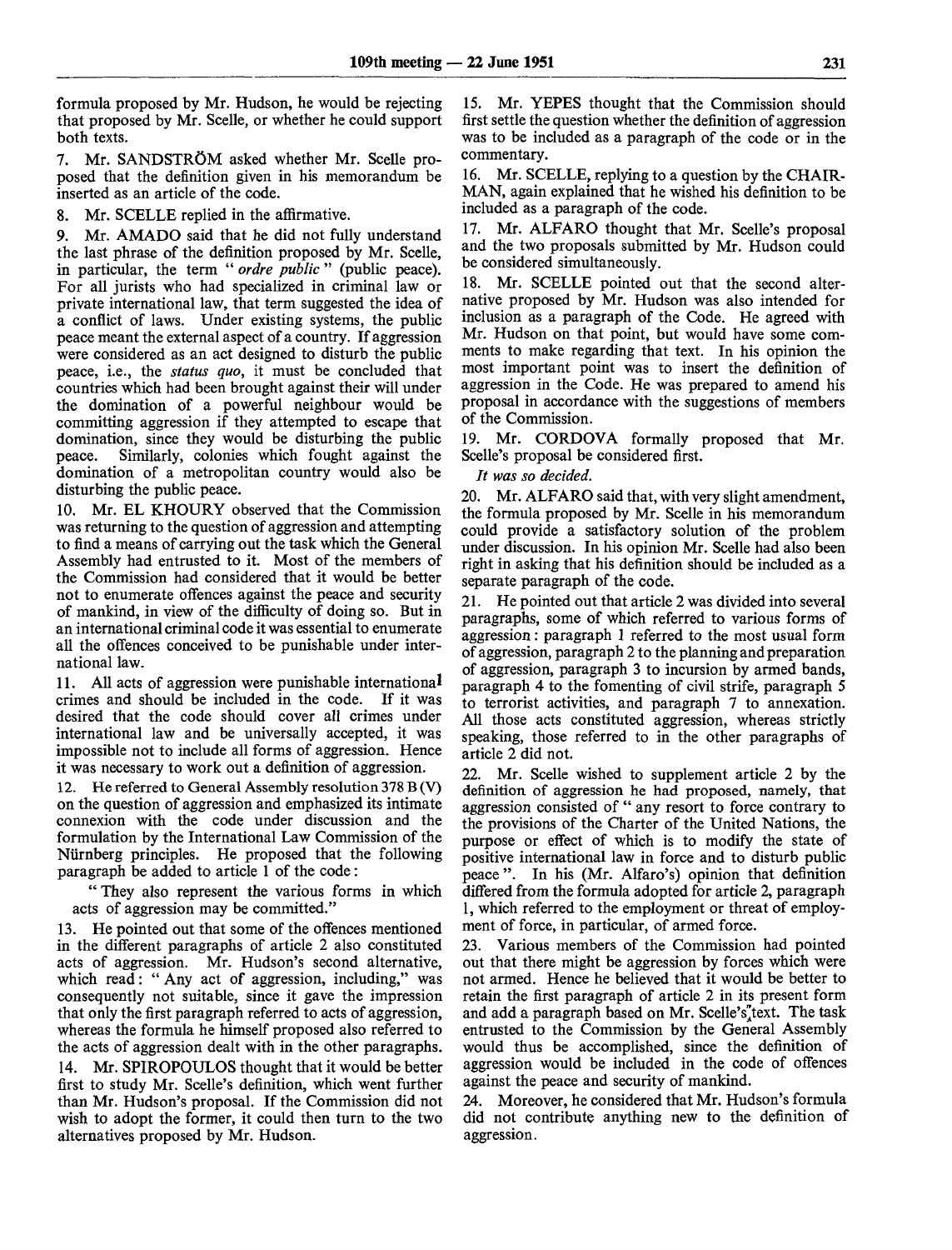25. He himself would prefer article 2, paragraph 1, to be retained, with the insertion, at the beginning, of a definition of aggression based on that proposed by Mr. Scelle.

26. Mr. SANDSTRÖM pointed out that the authors of ordinary criminal codes attempted to define precise and concrete acts; the formula proposed by Mr. Scelle proceeded entirely otherwise, since its author made use of concepts which were neither concrete nor precise, but extremely vague. He referred to the United Nations Charter, which was a most uncertain factor in that context, and then to the concepts of positive international law and public peace, which were even broader. Criminal codes certainly made violence an element in the definition of specific crimes, but they did not make it a crime in itself.

27. He did not think it possible to use such a definition in a criminal code.

28. Mr. SCELLE admitted that his definition contained terms which were rather too abstract.

29. He believed that the expression " positive international law ", to which Mr. Yepes had referred, was correct. By it, he meant to convey that there was aggression whenever there was recourse to force in violation of the essential obligations imposed by the Charter, which prohibited resort to force to change an established legal situation, even in order to enforce a right.

30. That, precisely, was the great progress which the Charter represented. He wondered how a meeting of jurists could overlook the opportunity to emphasize the enormous progress represented by the absolute prohibition of resort to force in order to change a legal situation, even if the change were legitimate.

31. Mr. Amado had raised the question of the position of colonies. Although he was certainly not a colonialist, he (Mr. Scelle) emphasized that anything established by law could only be changed by law. He was sure that Mr. Amado would agree with him on that point.

32. Any employment of force, even in a just cause, constituted aggression. That was why he had used the words " any resort to force contrary to the provisions of the Charter of the United Nations". The Charter prescribed legal procedure for all cases in which a State might be tempted to resort to force; even for extreme cases, such as that referred to in Article 94, paragraph 2. Attempts to establish that very system on the international level had been continuing for decades. He could not understand how jurists could hesitate to introduce that idea into the code of offences against the peace and security of mankind.

33. He had no objection to Mr. Alfaro's proposal which, incidentally, followed the lines of his own; he pointed out that in his definition he had endeavoured to avoid enumeration.

34. As regards the term " *ordre public* " (public peace), with which Mr. Amado had said that he was not satisfied, he was prepared to replace that expression by the word " *la paix* " (peace), which was used in the Charter itself, or to be more explicit by saying " *Vordre public international* " (international public peace).

35. Mr. AMADO observed that the order established by Fascism and Nazism was " *Vordre public "* (the public peace).

36. Mr. SCELLE replied that internal revolution in a State did not become aggression until it disturbed international public peace.

37. The criticisms brought by Mr. Sandström against his proposal could be applied to any definition of any offence whatever. Mr. Sandström confused the definition of the crime with the determination of the criminal. No definition, whether of murder, theft, fraud, misrepresentation, bankruptcy, etc. could include all the elements. otherwise there would be no further need for courts of law. The function of the code was to define the crime and that of the judge to determine the criminal. For instance a code could not be expected to define negligence or attenuating circumstances, but the court had to apply those concepts.

38. The Commission's great mistake in seeking to establish a definition of aggression was that it had never established a clear distinction between definition of aggression and determination of the aggressor.

39. Self-defence was not a crime, although it could combine all the material conditions of aggression. Only a judge or a competent body could determine that a particular case was really one of self-defence.

40. Thus any definition of aggression would have the same legal value as any definition of crime, but it would translate the spirit of the Charter into normative language.

41. The Commission consisted of jurists and had been instructed to prepare a criminal code which was to define the main offences against the peace and security of mankind; the whole world was watching the Commission and would not understand its failure to define aggression.

42. Mr. KERNO (Assistant Secretary-General) emphasized that the discussion which was taking place was of great importance, but was complicated by the fact that the Commission wished to arrive at a definition of aggression and include that definition in the code of offences against the peace and security of mankind.

43. Unanimity had, however, been reached on a number of substantive points; for instance, there was agreement that any act of aggression was an offence against peace and against mankind and that the Charter provided that the employment of force, even in a just cause, was prohibited; but from those premises different conclusions were drawn and that was where complications set in.

44. The authors of the Charter had not overlooked the difficulties raised by the definition of aggression; the question had been discussed at length at San Francisco, and many delegations had urged that the Charter should contain a definition of aggression. But in the Charter, " aggression " and " the employment of force", and " aggression " and " a breach of the peace " were not synonymous. Thus Article 1 of the Charter stated that one of the purposes of the United Nations was the " suppression of acts of aggression or other breaches of the peace " while Article 39 stated that " The Security Council shall determine the existence of any threat to the peace, breach of the peace, or act of aggression ...".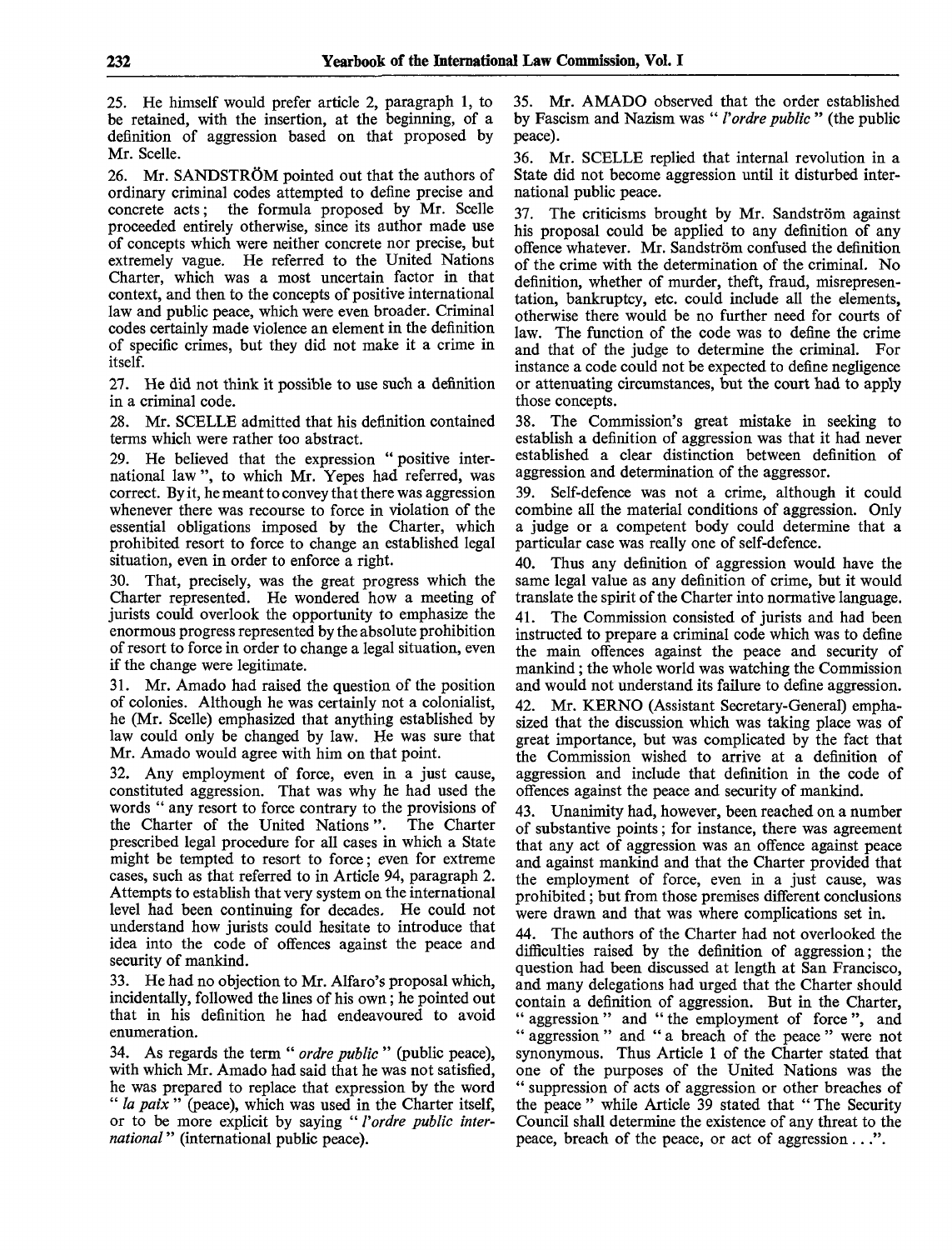45. He, too, had been struck by the term " *ordre public* " (public peace), which was used in Mr. Scelle's definition. When Hitler had invaded first the Sudetenland and later the whole of Czechoslovakia, he had claimed that it was to preserve the public peace (" *Vordre public* "). The effect of any definition might be that an aggressor, acting in bad faith, could claim that his actions did not constitute aggression.

46. He well understood that a competent body would have to decide whether such a claim was justified. But that would only complicate the task of such bodies.

47. In reply to Mr. Scelle, who had pointed out that his memorandum explained the sense of the terms used in the definition, he recalled that the International Court of Justice only allowed the interpretation of texts in the light of preparatory work if those texts were obscure.

48. He stressed that he had only wished to draw attention to the difficulties which might arise in applying Mr. Scelle's definition.

49. Mr. HUDSON pointed out that the first sentence of the text proposed by Mr. Scelle: " Aggression is an offence against the peace and security of mankind", could not be inserted in the introductory sentence of article 2. Mr. Scelle had no very definite views on where his definition should be inserted in the code; it would, however, be well for him to explain where he wished it to appear.

50. Moreover, he could not accept the second sentence of the definition, since it did not condemn all resort to force contrary to the provisions of the United Nations Charter, but only resort to force with a particular purpose or effect. In his opinion that weakened the effect of the Charter.

51. He also wondered what was to be understood by " to modify the state of positive international law ". As for the words " disturb the public peace ", they added absolutely nothing to what every one understood by aggression.

52. Mr. SCELLE said that he was willing to replace the words " state of positive international law in force " by some such expression as " an existing legal situation ". He had already said that he was prepared to replace the words " *ordre public*" (public peace) by the words " la paix " (peace).

53. Mr. FRANCOIS said that he had been one of the three members of the Commission who had been in favour of the definition of aggression which the Commission had rejected.<sup>2</sup> He preferred that definition to the one proposed by Mr. Scelle; the latter certainly seemed to have the defect of weakening the Charter. In particular, it would be desirable to delete the end of the definition, from the words " the purpose or effect...".

54. He raised the same objections as several other members of the Commission to the words " the state of positive international law in force " and " *ordre public* " (public peace).

55. He asked whether Mr. Scelle could not support the definition accepted by the minority of the Commission,

which contained everything he desired and was less open to criticism. Moreover, he thought that the Commission was going about the insertion of the definition of aggression in the code in a rather unsatisfactory manner. He found Mr. el Khoury's formula the best.

56. Mr. EL KHOURY observed that, when the General Assembly had instructed the International Law Commission to draw up a definition of aggression, it had not expected such an abstract formula as that proposed by Mr. Scelle. He thought that the Commission must either draw up a concrete definition or no definition at all. In any case, if an abstract definition were adopted, it must be accompanied by concrete examples and he would like his own proposal to be added.

57. Mr. HUDSON said that Mr. el Khoury's suggestion could be followed by amending the first sentence of article 2 to read as follows:

" The acts set forth in the following paragraphs of this article are offences against the peace and security of mankind. They include all acts of aggression, by whatever means and in whatever manner they may be committed."

58. Mr. SANDSTRÖM said that he had not criticized Mr. Scelle's definition because it failed to include all the necessary elements, but because the criteria on which it was based were too abstract and too general.

59. Mr. YEPES observed that it would be possible to avoid all the difficulties raised by Mr. Scelle's definition if the final passage of his text were deleted, as from the words " the purpose or effect".

60. Mr. SPIROPOULOS thought that the discussion was sufficiently far advanced for the Commission to arrive at a definite conclusion. Mr. Scelle's definition contained precise elements; Mr. Alfaro's views were in general agreement with that definition; the Commission also had before it several variants proposed by Mr. Hudson and an important proposal by Mr. el Khoury.

61. He thought that members of the Commission were agreed that Mr. Hudson's last proposal, in which all acts of aggression were mentioned, did justice to all the previous proposals and reflected the general feeling of the Commission.

62. Mr. SCELLE considered that the essential point was that the Code should contain a special article on aggression, which should be specifically mentioned. He would not attempt to impose his own definition on the Commission, but the draft code should contain the statement that aggression constituted an international crime.

In the second alternative proposed by Mr. Hudson he could not accept the words " threat of employment . . . of armed force ", since he must take self-defence into account; the words " by the authorities of the State " were not satisfactory either, since aggression could, for instance, be carried out by volunteers. Finally, he thought that such an enumeration as that contained in the text was dangerous.

64. The CHAIRMAN asked whether Mr. Scelle withdrew his proposal in favour of one of the variants suggested by Mr. Hudson.

<sup>&</sup>lt;sup>2</sup> See summary record of the 96th meeting, para. 73.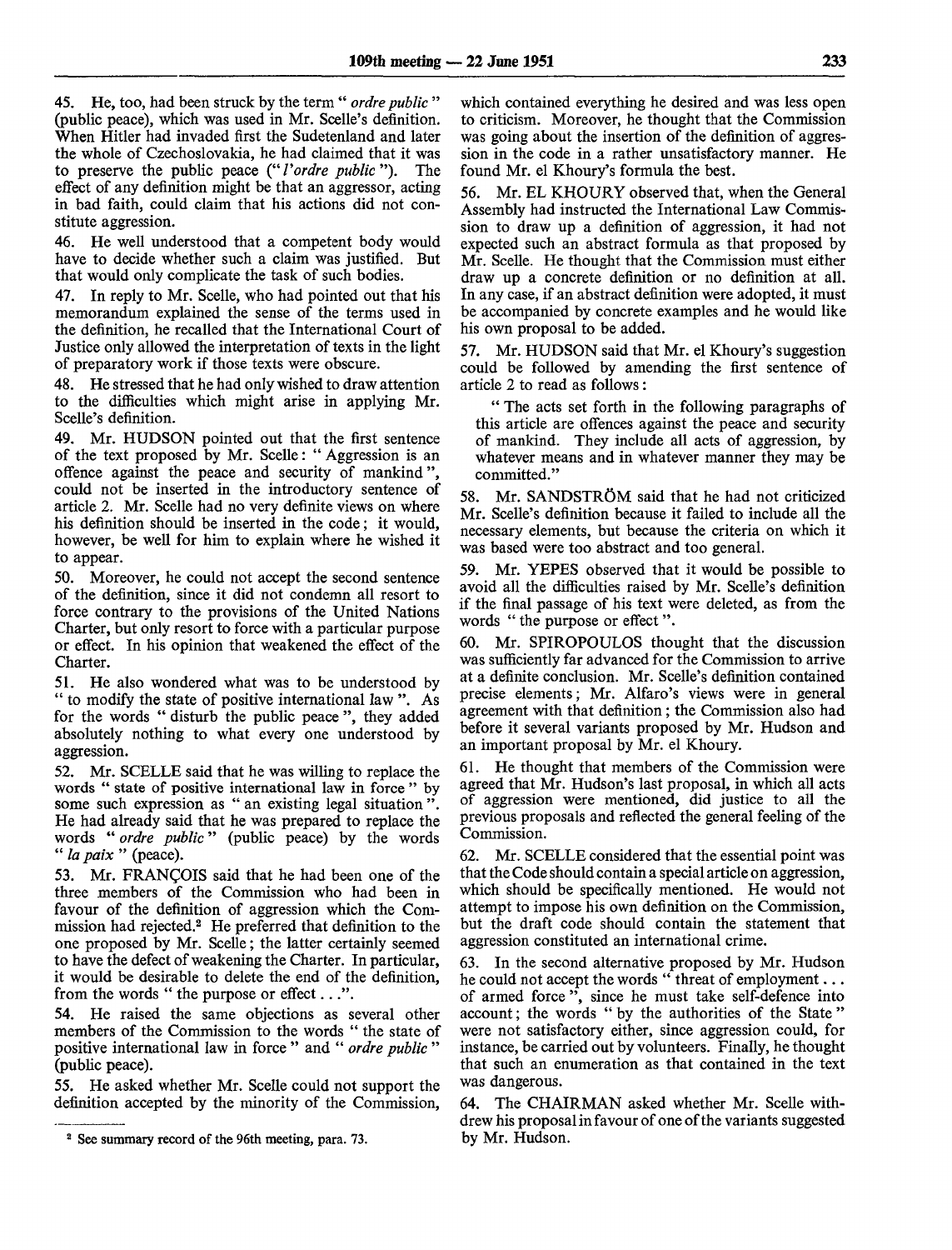65. Mr. SCELLE replied that he was prepared to do so, provided that whichever of Mr. Hudson's proposals were adopted, it was included as a separate paragraph and not adopted as it stood.

66. Mr. ALFARO thought that the Commission should first decide whether it accepted Mr. Scelle's definition or not. If that definition were not accepted it could then take up Mr. Hudson's proposals.

67. He pointed out that he had explained the reasons why, in his opinion, the Commission should adopt Mr. Scelle's definition, with certain drafting amendments; he did not consider that the formula proposed by Mr. Hudson provided a complete definition of aggression.

68. Mr. SCELLE said that, whatever definition the Commission decided to adopt, the crime of aggression must be mentioned among the international crimes covered by the code. The text proposed by Mr. Hudson, however, was not especially concerned with aggression, being intended to replace a former text.

69. Mr. CORDOVA did not consider that Mr. Hudson's second alternative provided a definition of aggression. In his opinion an abstract definition should be included in the code. The terms of the definition proposed by Mr. Scelle had been discussed at length; only the basic idea should be retained, namely that aggression must be defined as a crime.

70. Mr. AMADO thought that the time for noble sentiments was past.

71. He had studied that problem and submitted a memorandum on it  $(A/CN.4/L.6)$ . In his opinion, it was not possible to attempt to define aggression in other than very broad and general terms. All acts of violence other than the exercise of self-defence or the execution of a measure decided upon by the Security Council must be considered as aggression. He had referred to Article 42 of the Charter. Mr. Alfaro had then submitted a proposal, without success. The Commission now had before it the proposal of Mr. Scelle, who had made no clear statement of his wishes. He had, in fact, said that any definition would be acceptable to him; that attitude placed the Commission in a difficult position. Mr. Scelle should withdraw his proposal or submit a more precise draft. How could he (Mr. Amado), with his modest learning, assert that aggression was any act which constituted a negation of positive international law in force? Who could say what was the positive law in force? And what about custom? Was not that in force? Was not that positive law? Had not positive law often been modified to bring it into line with what Mr. Scelle in his book described as objective law?

72. Mr. SCELLE and Mr. CORDOVA pointed out that it must never be modified by force.

73. Mr. AMADO repeated that any act of violence for purposes other than self-defence or the implementation of enforcement measures decided upon by the Security Council could be aggression. It was not a question of a strict definition but he would be compelled, to his great regret, to abandon Mr. Scelle's formula and vote in favour of the text proposed by Mr. Hudson, in which the element of uncertainty was less.

74. Mr. HSU said that he had endeavoured to persuade Mr. Scelle to submit a definition; he regretted that the latter said that he wished a formula to be adopted without explaining what he wished it to include. In those circumstances he thought it advisable to take up one of Mr. Hudson's suggestions; but he proposed that before doing so the meeting should be suspended so that Mr. Scelle could submit to the Commission the new draft that he had in mind. When the meeting was resumed, the Commission would examine that draft and, if it decided not to adopt it, could then consider Mr. Hudson's proposal. He did not think that the Commission should reject Mr. Scelle's proposal at that stage.

75. Mr. HUDSON observed that if the Commission adopted his second alternative, Mr. Scelle would have achieved success. Acts of aggression would thus be included at the very beginning of the enumeration of offences.

76. Mr. SCELLE agreed to consult with Mr. Hudson, the Rapporteur-General and Mr. Alfaro with a view to arriving at a joint text.

77. After a short intermission the CHAIRMAN announced that he had received the joint text, accepted by various members of the Commission.

78. The text, which differed slightly from Mr. Hudson's second alternative,<sup>3</sup> was a substitute for Mr. Scelle's proposal. It differed from Mr. Hudson's proposal in that the words " or threat of employment" and the word " armed " had been deleted. He thought that the text should be substituted for article 2, paragraph 1.

79. Mr. SANDSTRÖM asked how the question of threats was to be dealt with.

80. Mr. HSU asked whether the text took account of the possibility of force being employed openly or otherwise.

81. Mr. HUDSON explained that the text was the same as Mr. Spiropoulos' original proposal (A/CN.4/44, Text of the draft code, article 1) except for the opening words and the two deletions which had been made.

82. Mr. HSU was not satisfied and felt bound to say so. As he had repeated on several occasions, the definition was only important because of its practical purpose, which was to assist the international community. The indirect employment of force was also aggression. That was a point which could not be overlooked.

83. Mr. HUDSON replied that the text did not prevent the Security Council from dealing with such acts; but the code concerned offences which would be tried by a Court.

84. The CHAIRMAN added that the text was only a substitute for the definition given in article 2, paragraph 1, which did not take account of indirect aggression.

85. Mr. HSU repeated that he was anxious to solve the practical problems which might arise. The Commission should endeavour to show that indirect aggression was also covered by its text. If the words " whether openly or otherwise " were added to the proposed text, he would be satisfied. Indirect aggression would thus be covered. He had not wished to press the point so strongly, but a

<sup>&</sup>lt;sup>3</sup> See para. 1 above.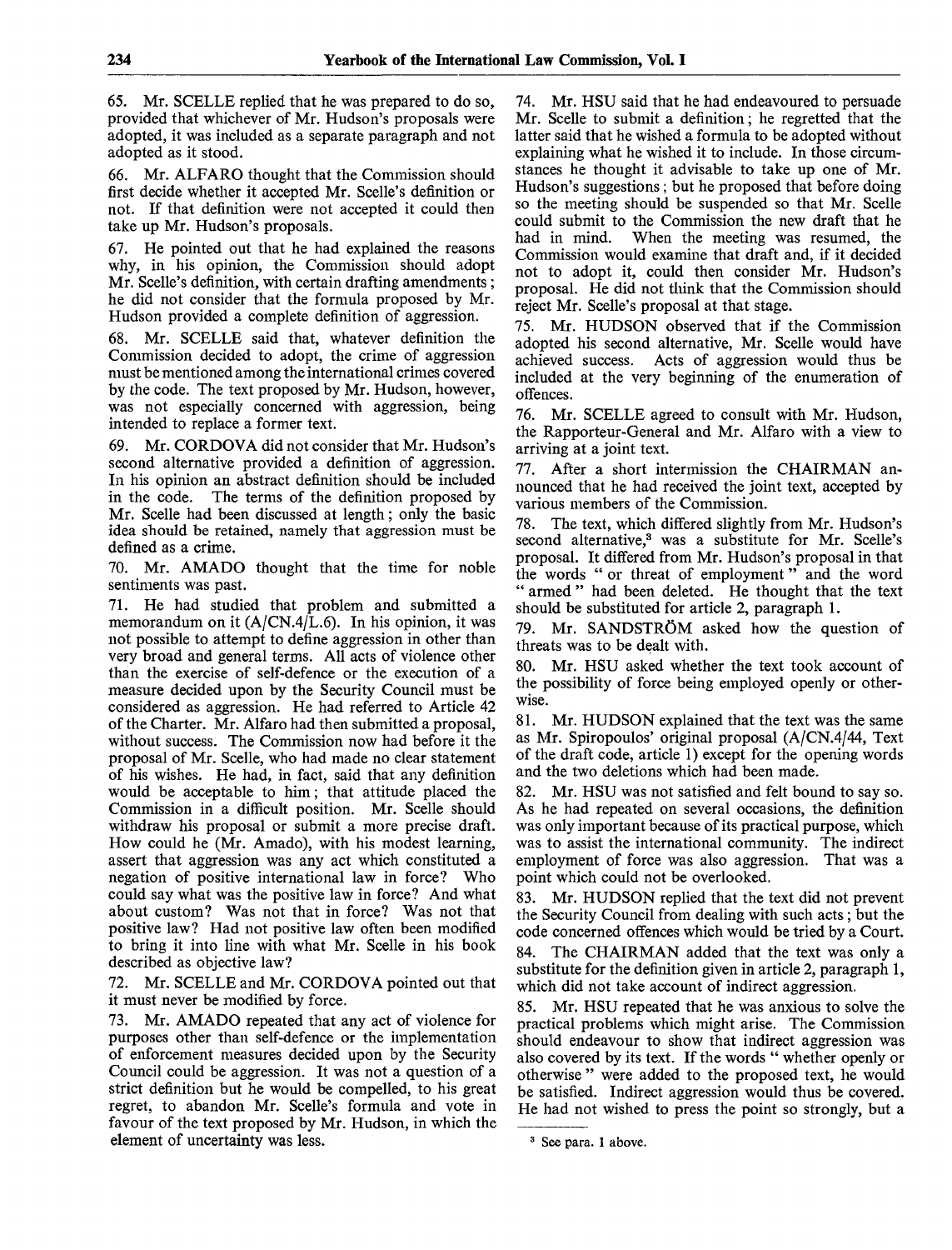definition of aggression which did not cover indirect aggression would be incomplete.

*Mr. Hsu's proposal was rejected by 6 votes to 5.*

86. Mr. EL KHOURY explained that he had voted against the addition of the words " whether openly or otherwise " because, in his opinion, force could only be employed openly.

87. Mr. SPIROPOULOS drew the Commission's attention to the fact that the text began with the words " Any act of aggression, including the employment... of armed force ". That meant that the definition referred to all acts of aggression; hence the acts defined in paragraphs 3 and 4 could not be considered as acts of aggression in the strict sense of the term. He found the text unsatisfactory, but nevertheless would not propose any amendment.

88. Mr. HUDSON admitted that the criticism made by Mr. Spiropoulos was entirely justified. He thought a comment should be added to the *text*

89. Mr. CORDOVA, on the other hand, did not think Mr. Spiropoulos' criticism justified. The paragraph stated that all acts of aggression were crimes. There were other paragraphs which referred to particular cases of aggression. Thus the procedure followed was that used in criminal codes when referring to homicide and parricide. What the Commission intended was to include all acts of aggression among the offences.

*The joint text based on Mr. Hudson's proposal was adopted by 7 votes to 1.*

90. Mr. SPIROPOULOS said that he had abstained from voting not because he was opposed to the idea, but because the definition might lead to misunderstanding.

91. The CHAIRMAN pointed out that the text would be substituted for the definition of the offence dealt with in article 2, paragraph 1.

92. He announced that the Commission had before it Mr. Hudson's proposal to add the following comment in article 2, paragraph 1:

" The General Assembly, by its resolution 380 (V) of 17 November 1950, solemnly reaffirmed that any aggression ' is the gravest of all crimes against peace and security throughout the world'."

*Mr. Hudson's proposal was adopted, the text to be inserted at the beginning of the comment on article 2, paragraph 1.*

93. Mr. SPIROPOULOS asked why the word " armed " was retained in paragraph 2 *{paragraph 3 in the text of the ' Report*").

94. Mr. ALFARO said that the definition of the firstnamed offence gave a general idea of acts of aggression. Those could be committed by a force which was not armed; to take an example given by Mr. Spiropoulos, 500,000 unarmed Chinese might enter the territory of another country. Hence there could be aggression by a force which was not armed. Paragraph 2 referred to planning or military preparation. Thus there was no contradiction in referring to armed force in that paragraph.

95. Mr. LIANG (Secretary to the Commission) felt it would be difficult to justify such differences in wording. He thought there was a contradiction. An examination of paragraphs 1 and 2 showed that they were drafted on similar lines. They were identical except that paragraph 2 began with the words " The planning or preparation ". If the word " armed " were retained in paragraph 2, a comment would be necessary, since otherwise the reader would think that its inclusion was due to sheer carelessness.

96. Mr. SPIROPOULOS thought that the preparation of aggression by an armed force was certainly an offence. He pointed out that the two paragraphs had formed a single text, but that the Commission had decided to separate them. He added that he was not proposing the deletion of the word " armed " in the second paragraph.

97. Mr. HUDSON explained that the reason for retaining the word " armed " in the second paragraph was that it referred to the preparation of armed force with a view to its employment.

98. The CHAIRMAN thought it contradictory to refer to " armed force " in paragraph 2 and merely to " force " in paragraph 1. He did not see how the Rapporteur could explain that difference.

99. Mr. HUDSON suggested, after reflection, that the word " armed " in paragraph 2 be deleted.

100. Mr. HSU proposed that, instead, the word " armed " be restored in paragraph 1. The Commission had, in fact, made a mistake. It would be most unsatisfactory to say " armed force " in one of the paragraphs and merely " force " in the other.

*Mr. Hsu's proposal was adopted by 7 votes to 3.*

101. Mr. FRANCOIS asked whether the formula adopted meant that the threat of employment of force would not be included among the offences.

102. Mr. SANDSTROM observed that the Charter referred to the threat and the use of force and asked why the threat should not be expressly mentioned.

103. Mr. HUDSON replied that the Charter did not specify aggression. Mr. Scelle and Mr. Alfaro had found it so difficult to accept threat as constituting aggression, that he had given way on that point. It was a matter of interpretation, which would have to be decided by judges. His own opinion was that the threat of force amounted to the employment of force.

104. It would be advisable to delete the second sentence of the first paragraph of the commentary which read: " In addition, the present paragraph includes the threat of employment of armed force as an offence." The threat was in fact no longer mentioned in the text.

105. Mr. SCELLE thought that, if the threat of employment of force was in itself aggression, a distinction could no longer be made between what was self-defence and what was not. It would be for judges to decide that question.

106. There followed an exchange of views between Mr. CORDOVA, Mr. HUDSON, Mr. ALFARO, Mr. HSU and Mr. EL KHOURY on the question whether it should be provided that the threat of employment of force constituted an offence, since the definition of the offence referred to in paragraph 1 was confined to acts of violence.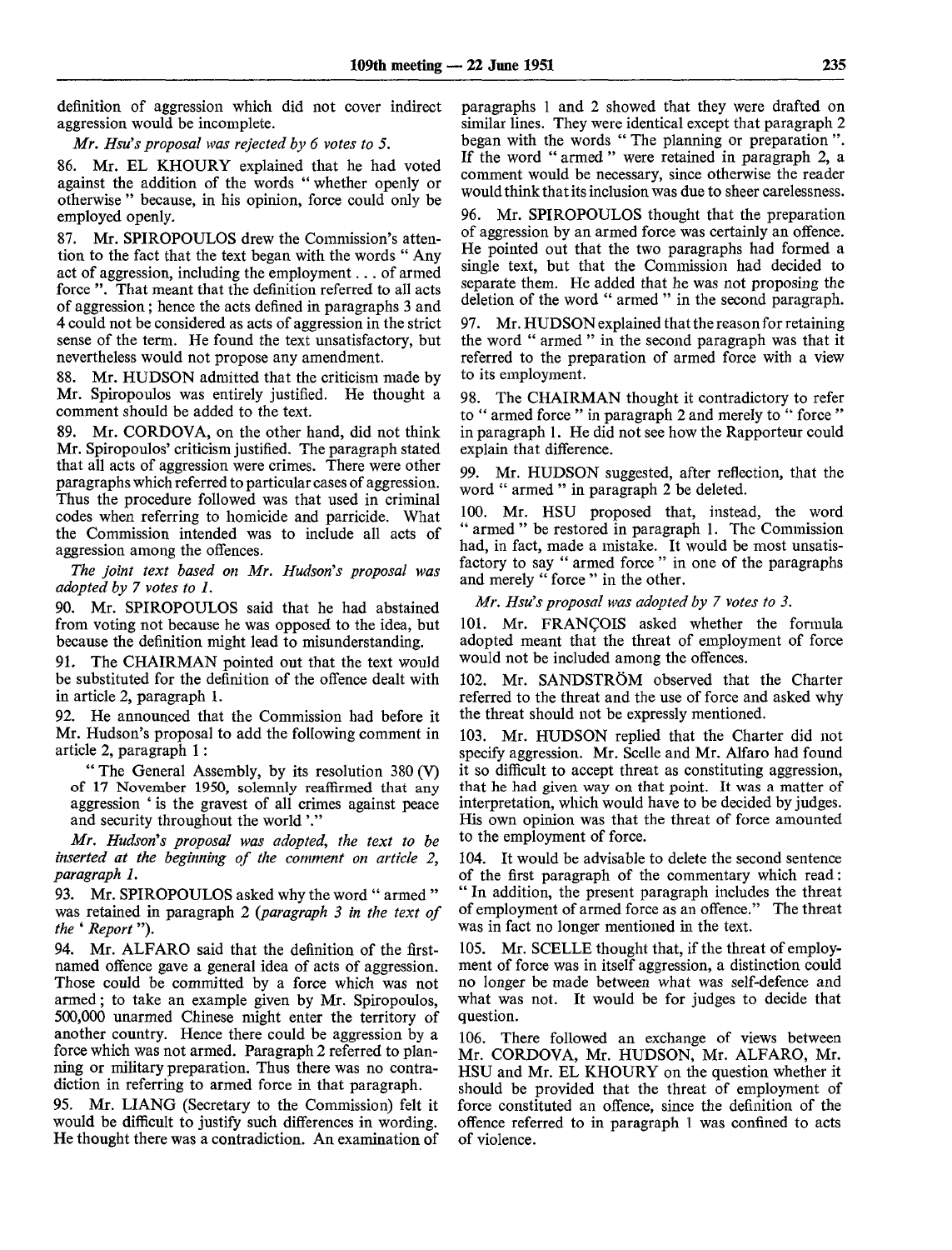*It was decided, by 10 votes to 1, that the threat of employment of force was an offence.*

*It was decided, by 6 votes to 4, that the threat of employment of force did not constitute aggression.*

107. The CHAIRMAN asked whether a separate paragraph should be devoted to the threat and whether the Commission wished to adopt the formula proposed by Mr. Córdova which read as follows:

" The threat of aggression should also be deemed to be an offence under this article."

108. Mr. ALFARO observed that Mr. Córdova had proposed that the Commission should merely state that the threat of aggression was an offence. The Commission had already voted that the threat of the employment of force was an offence, but did not constitute aggression. Hence it could not accept Mr. Córdova's proposal without reversing that vote.

109. He proposed drafting a new paragraph to follow that devoted to aggression. After the opening sentence of article 2 — " The following acts, or any of them, are offences against the peace and security of mankind " the following text should be inserted:

" The threat of employment, by the authorities of the State, of armed force against another State for any purpose other than national or collective self-defence or in pursuance of a decision or recommendation by a competent organ of the United Nations."

Thus the threat would be reintroduced into the code.

110. The CHAIRMAN considered that that text came to the same thing as Mr. Córdova's proposal.

111. Mr. CORDOVA explained that, in the paragraph already adopted by the Commission, it was stated that an act of aggression constituted an offence; the Commission now wished to say that the threat of aggression was also an offence. In his opinion the threat of any conceivable kind of aggression was an offence.

112. Mr. HUDSON suggested to Mr. Córdova a new paragraph of article 2 to read as follows :

" Any threat by the authorities of the State to use armed force..."

113. Mr. CORDOVA pointed out that that wording left any other threat of aggression out of account. He himself wished to include any threat of an act of violence.

114. Mr. LIANG (Secretary to the Commission) suggested to Mr. Cordova that the threat of aggression was not a separate offence. Aggression was a legal concept and it would be better to say " the threat of an act which amounts to aggression ", or " the threat of resort to acts which result in the juridical notion of aggression..."

115. After a discussion on the terms to be used for the final form of Mr. Córdova's proposal, Mr. HUDSON suggested the following wording:

" Any threat by the authorities of the State to resort to aggression against another state ... "

*Mr. Hudson's wording was adopted by 7 votes to 2.*

116. Mr. EL KHOURY said that he had voted against the proposal and Mr. ALFARO explained that he had been unable to support it, since he did not wish to depart from the terms of the Charter, which did not refer to the " threat of acts of aggression".

117. Mr. SANDSTRÖM asked whether it would not be advisable to make the text more specific; the previous text referring to the threat of employment of force had included the additional words " for any purpose other than national or collective self-defence or in pursuance of a decision or recommendation by a competent organ of the United Nations". It would not be possible to condemn every threat of the use of force. In cases where the use of force was permissible the threat must also be permitted.

118. The CHAIRMAN asked whether the existing comment was suitable for the offence referred to.

*It was decided that the Special Rapporteur amend the comment in the light of the discussion.*

*Paragraph (4) (paragraph* (5) *in the text of the* " *Report ")*

*Comment* (resumed from the 107th meeting)

119. Mr. HUDSON pointed out that he had proposed the following text:

" In its resolution 380 (V) of 17 November, 1950, the General Assembly declared that' fomenting civil strife in the interest of a foreign power ' was aggression." *The text was adopted.*

### *Paragraph 5 (paragraph (6) in the text of the " Report* ") (resumed from the 107th meeting)

120. Mr. EL KHOURY proposed that the latter part of the paragraph be deleted, beginning with the words " or the toleration ". He had in mind the case of the factory producing certain goods, which attempted to stop the production of competitors in another country; even though there were recourse to dumping, the authorities of the former country were not obliged to intervene.

121. The CHAIRMAN did not see how such acts could constitute terrorist activities.

122. Mr. HUDSON gave the following example: A State A produced certain goods and a State B placed a prohibitive tariff on those goods, which it had formerly imported in large quantities from State A. Would Mr. el Khoury consider that a case of terrorist activity? To do so would be going far beyond the scope of the text. 123. Mr. EL KHOURY did not wish mere toleration to be considered as an offence.

124. The CHAIRMAN pointed out that before the war Italy had tolerated the activities of Yugoslav terrorists. 125. Mr. AMADO considered that if a Government knew that an industrialist was producing bombs to be used against another State and did not intervene, it would be tolerating terrorist activities.

*It was decided by 9 votes to 1 to retain paragraph 5 unamended.*

*Paragraph 11 {paragraph 12 in the text of the* " *Report* ") Sub-paragraph (i)

126. The CHAIRMAN read out sub-paragraph (i). *Sub-paragraph* (*i*) was adopted without comment.